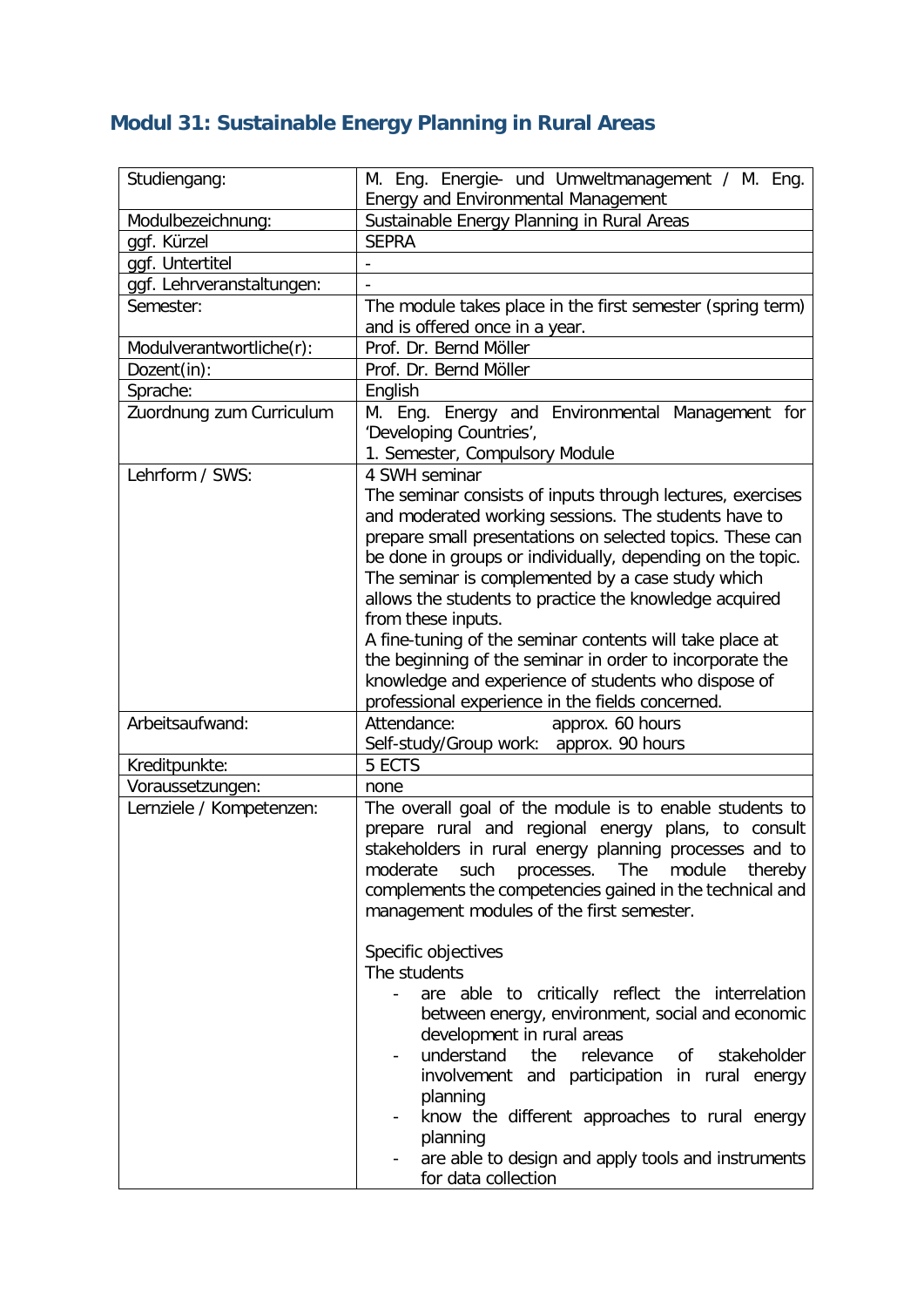|                              | are able to assess local energy demand and                                                                         |
|------------------------------|--------------------------------------------------------------------------------------------------------------------|
|                              | resources                                                                                                          |
|                              | are able to develop and assess local energy                                                                        |
|                              | scenarios                                                                                                          |
|                              | can draft energy programme and project proposals                                                                   |
| Inhalt:                      | The module focuses on energy planning in rural areas of                                                            |
|                              | developing countries.<br>After<br>introducing<br>the                                                               |
|                              | interrelationship between rural development and energy                                                             |
|                              | and different planning approaches, it emphasizes the                                                               |
|                              | different steps of a participatory rural energy planning<br>process. The theoretical course is complemented with a |
|                              | comprehensive case study and planning exercise.                                                                    |
|                              |                                                                                                                    |
|                              | Contents                                                                                                           |
|                              | Rural Development<br>Planning<br>and<br>Energy<br>$\bullet$                                                        |
|                              | Rural<br>Demographics                                                                                              |
|                              | Economic<br>Development<br>and<br>Energy                                                                           |
|                              | Development<br>Social<br>and<br>Energy                                                                             |
|                              | - Environment and Rural Energy                                                                                     |
|                              | Energy Access and rural electrification<br>٠                                                                       |
|                              | <b>Community Mobilisation</b><br>٠                                                                                 |
|                              | <b>Community Energy Planning</b><br>٠                                                                              |
|                              | <b>Integrated Resource Planning</b><br>$\bullet$<br>Geospatial aspects of Energy Planning<br>$\bullet$             |
|                              | Introduction to Geographical Information<br>$\circ$                                                                |
|                              | Systems                                                                                                            |
|                              | Geospatial data for energy planning<br>O                                                                           |
|                              | Geospatial analysis of energy access<br>$\circ$                                                                    |
|                              | Rural<br>Energy<br>Planning<br>The<br>Process                                                                      |
|                              | of the origin of the original control.<br><b>Baseline</b><br>Situation<br>Assessment                               |
|                              | Technologies<br>Demand<br>Resources,<br>and                                                                        |
|                              | Sources<br>Data                                                                                                    |
|                              | Rural<br><b>Uses</b><br>Energy<br>Scenarios                                                                        |
|                              | Development<br>Strategies<br>Policies<br>Local<br>Energy<br>and                                                    |
|                              | Energy programmes and Projects for Rural                                                                           |
|                              | Development                                                                                                        |
|                              | <b>Institutional Aspects</b><br>٠                                                                                  |
|                              | <b>Planning Exercise</b>                                                                                           |
| Studien- Prüfungsleistungen: | Presentation (30 min.) and written paper (approx. 15                                                               |
|                              | pages)                                                                                                             |
|                              | Alternatively, if too many students attend the course, the                                                         |
|                              | presentation can be replaced by a more extensive written                                                           |
|                              | paper (approx. 30 pages)                                                                                           |
| Medienformen:                | Media<br>Power point presentation, Flip chart, Pin                                                                 |
|                              | cards,<br>board,<br>transparencies,                                                                                |
|                              | Notebooks/Planning tools                                                                                           |
|                              | ArcGIS software and geodata                                                                                        |
|                              | Handouts, e-books, exercises and weblinks                                                                          |
|                              | are available through the Moodle system.                                                                           |